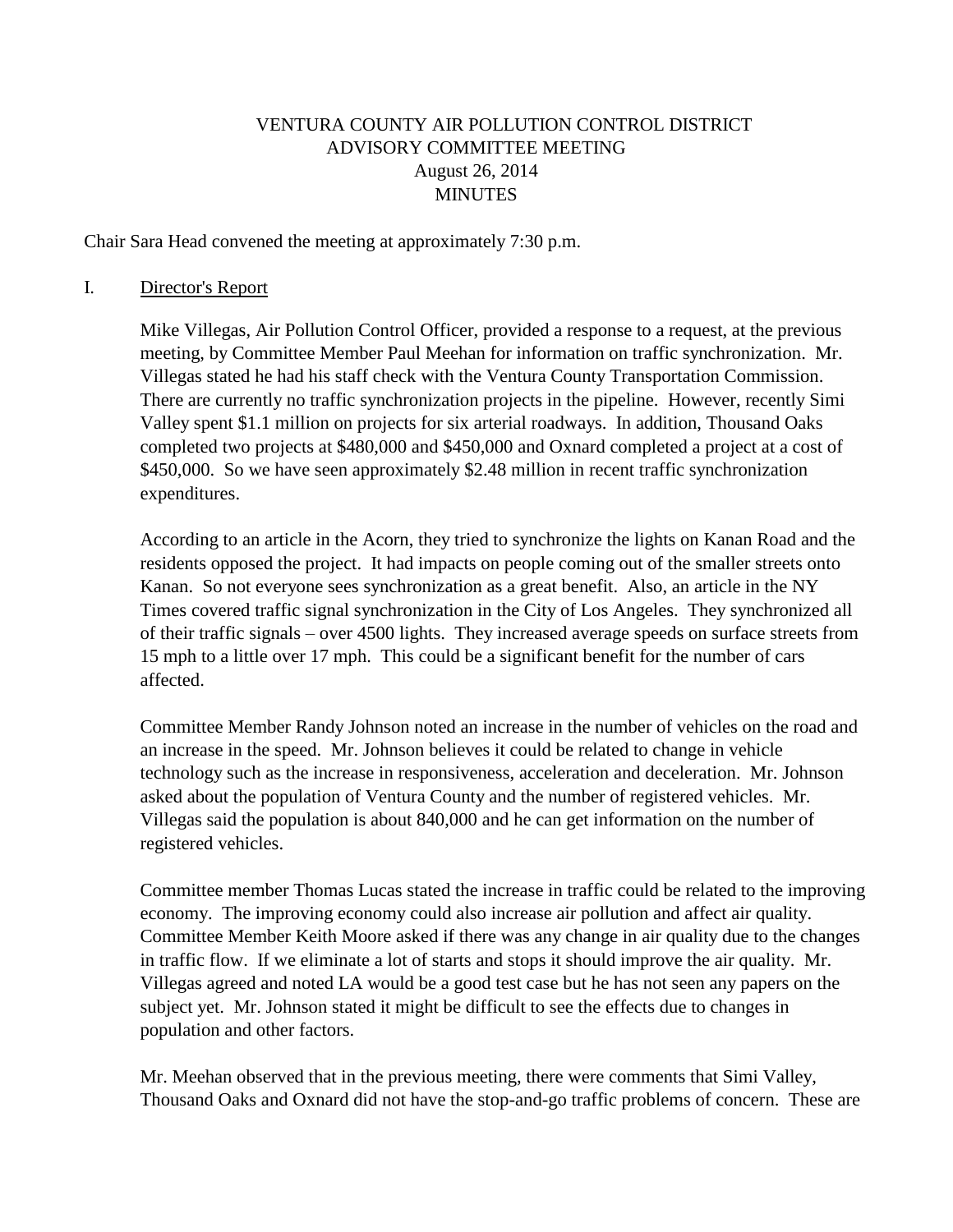the same cities that recently spent significant amounts of money on traffic synchronization. Mr. Meehan thanked Mr. Villegas for looking into the issue.

Mr. Kuhn noted citizens think these improvements should come overnight, but in reality it takes a lot of money. Also, it doesn't solve problems city-wide, it just helps in the specific areas. A controller for one intersection can cost anywhere from \$100,000 to \$175,000. Mr. Meehan asked about the NY Times article, and Mr. Villegas stated it was from April 2, 2013. Mr. Villegas said he would forward the email with the links.

Mr. Villegas continued his report with discussion of an item that will go to the Air Pollution Control Board on September 9<sup>th</sup>. We are working with the Santa Barbara County Air Pollution Control District on a voluntary vessel speed reduction program in the Santa Barbara Channel. About 25% of the NOx in our emissions inventory comes from marine vessels transiting the channel – container ships visiting the two ports at Los Angeles and Long Beach. The transiting ships' emissions dwarf the emissions from ships docking at Port Hueneme due to the volume of traffic in the channel.

We are providing an incentive of \$2,500 per transit. Six shipping companies have signed up. They will slow down to under 12 knots from average speed of over 14 knots. Remember that drag is proportional to velocity squared, so you get a significant drop in power requirements and emissions when you reduce velocity by even a small amount. We will get about a 50% reduction in NOx emissions from participating ships. 50% of 25% of the inventory is significant.

What we are trying to do is show that this voluntary program can work. The voluntary program has 90% participation at the twin ports. The pilot program runs July 1, 2014 through October 31, 2014, which coincides with smog season which is beneficial. It also coincides with blue whale season so we should have a lower incidence of whale strikes and they should be less dangerous to the whales if they are hit at lower speeds.

The funding for the program – \$30,000 is our share – comes from the Reliant Energy mitigation fund. Back when we had the energy crisis, Reliant had to run uncontrolled peakers at the Mandalay plant. They created a mitigation fund for nitrogen oxides. A lot of the money in the fund has been used for more typical Carl Moyer type projects. We felt this was something beyond EPA's, ARB's and the District's reach at this time, but we could do something voluntary. The hope is someone like a Wal-Mart will see this as good PR and keep the program going.

Speed reduction also reduces fuel use, so ships are trading fuel savings for lost time at the port. An LA Times article states it will take an extra 4 hours on average to make the transit at lower speeds. The article does not mention the District because we have not yet received Board approval. Committee Member Hugh McTernan asked if the committee should vote to recommend that the Board approve the District's contribution. Mr. Villegas noted the issue is not on the agenda so the committee cannot take action. It is very likely the Board will approve the project so support from the Advisory Committee is not necessary.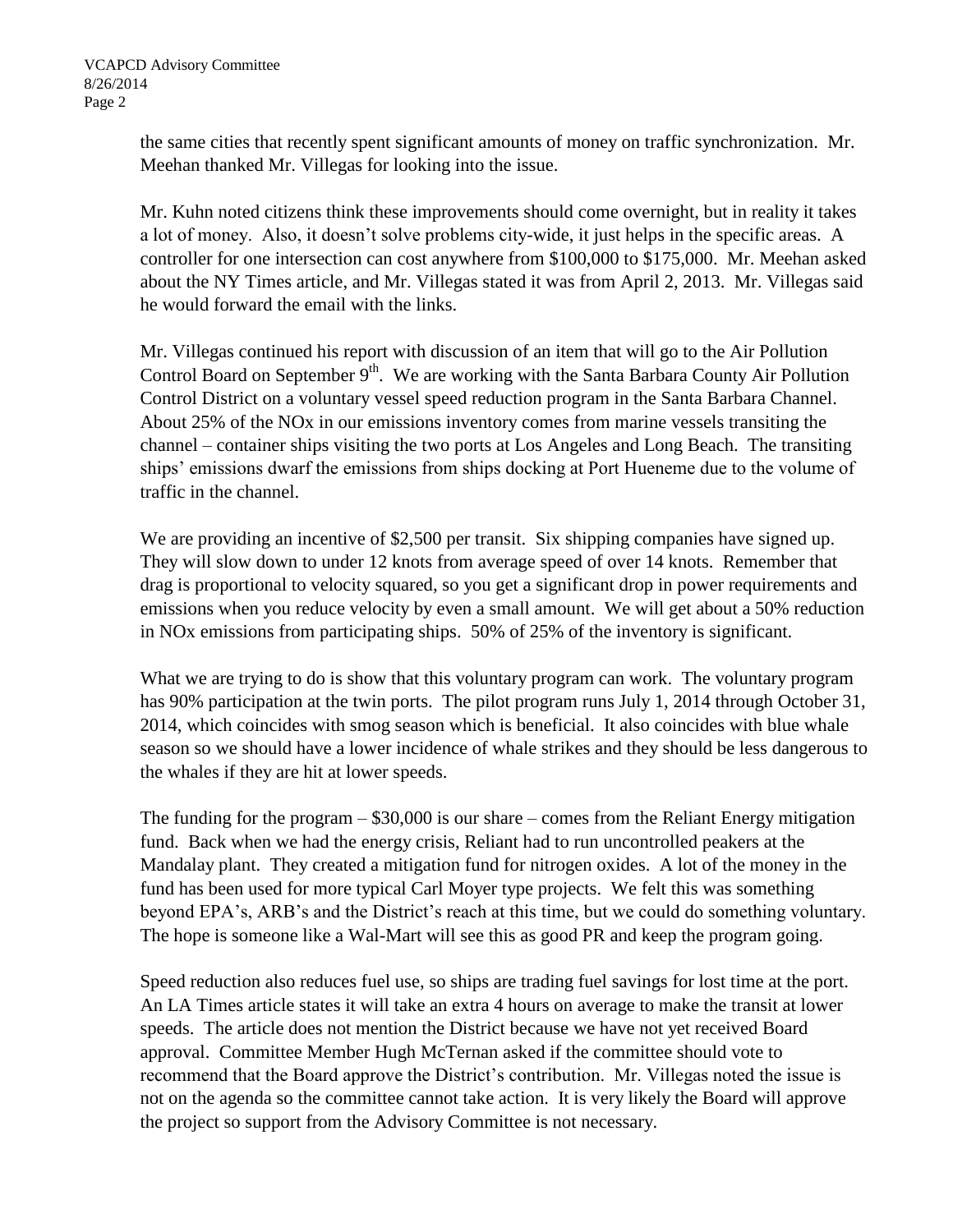Mr. McTernan also asked about finding further funds, since it seems like a good public private cooperative action. Mr. Villegas agreed the project is a win-win all around. Also, the potential for greenhouse gas emissions reductions are even greater than NOx, about 60% for carbon dioxide. There is potential to use cap and trade funds to fund an extended program. If you look at a map, the closest point where the shipping lanes come to land is near south Oxnard and Port Hueneme. So looking at the impact, using a tool like CalEnvironScreen which is an environmental justice look at California, south Oxnard and to a lesser extent Port Hueneme scored fairly high. They are good candidates for cap and trade funds since they are targeted toward environmental justice areas. They scored high not due to air quality but due to pesticide application rates.

Mr. Meehan asked if other counties were likely to sign up to participate. Mr. Villegas responded that we are the two counties affected by shipping emissions in the Santa Barbara Channel. Environmental Defense Center, NOAA and the National Marine Sanctuary Foundation are partners, and their focus is on whale impacts.

Mr. Lucas asked about the use of GPS to determine vessel speed. Mr. Villegas responded that all marine shipping vessels have transponders just like aircraft. Mr. Chuck Thomas, Rule, Planning and Incentives Manager with the District, suggested looking on the Internet at [www.marinetraffic.com](http://www.marinetraffic.com/) and looking at the west coast of the United States. By maritime regulations all ships must have AIS transponders that track course, speed, etc.

Mr. Lucas asked about funding for trucks less than 26,000 pounds for air quality issues. Mr. Villegas stated he would get back to Mr. Lucas on that.

Mr. Meehan asked what happens when a vessel exceeds the target speed of 12 knots. Mr. Villegas responded that they would not receive their incentive payments. Mr. Tyler Harris, Air Quality Engineer with the District, stated he believes the incentive is provided if the average speed through the channel is less than 12 knots. The lost time at the port is the biggest drawback and cost to ships for slowing down. The fuel savings and incentive do not fully cover the cost of slowing down.

Committee Member Joan Burns asked about who has authority over shipping if EPA and ARB do not. Mr. Villegas confirmed the International Maritime Organization has authority over marine cargo vessels. Regulations cleaning up ship exhaust are set to become effective in the 2017 time frame. A recent conflict at the IMO occurred when Russia wanted to postpone the 2017 effective dates but Europe and the US wanted to keep them.

Mr. Kuhn asked about the air quality impact of ships in the channel. Mr. Villegas stated the ships account for 25% of the NOx in our inventory. Most ships heading south to San Pedro or Long Beach transit the channel because the route on the west side of the islands passes through the Navy's test range. Mr. Thomas noted that the marinetraffic.com website does show some ships traveling outside the islands, but most of the traffic is in the channel.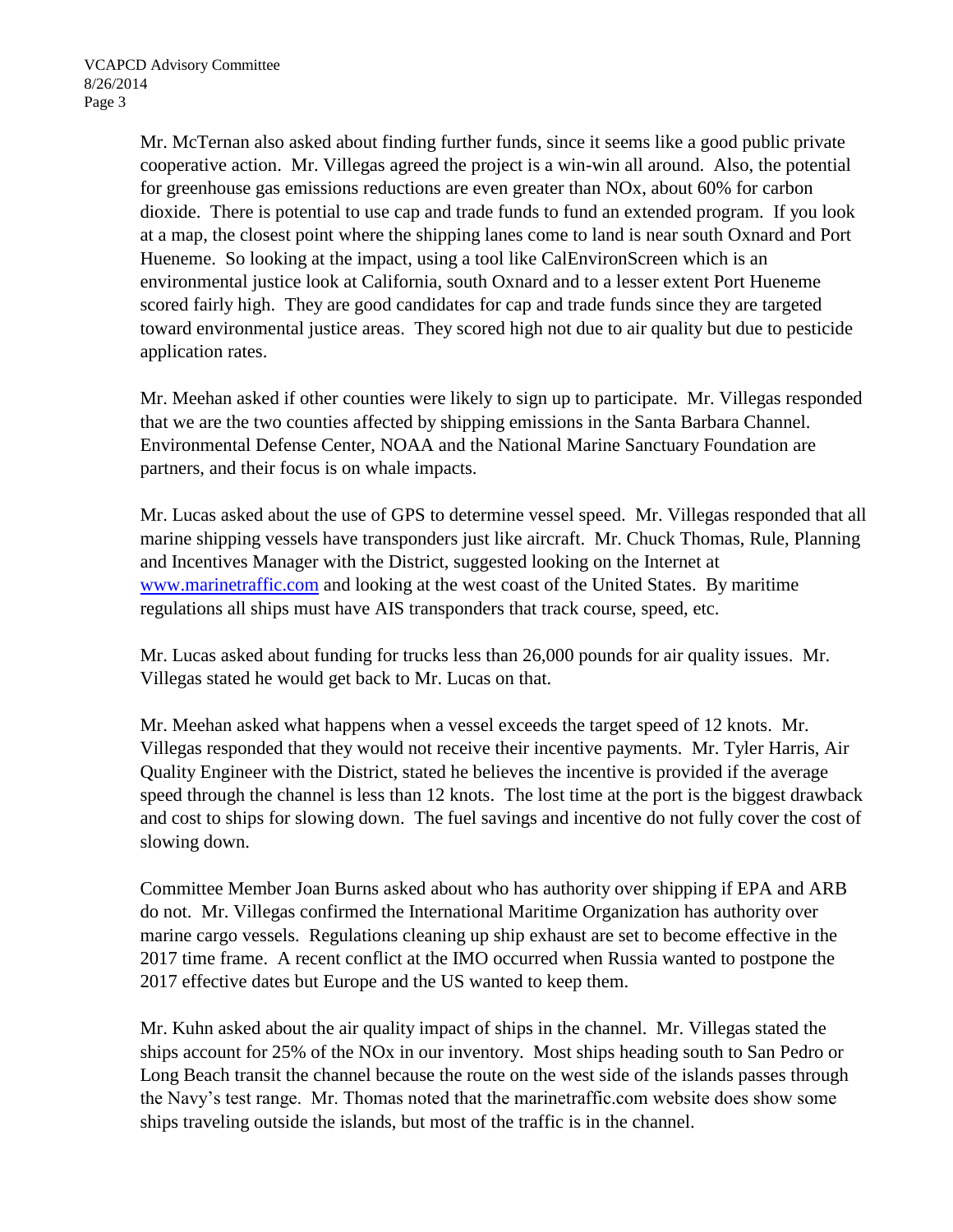VCAPCD Advisory Committee 8/26/2014 Page 4

#### II. Call to Order

Chair Sara Head called the meeting to order at approximately 7:45 p.m.

#### III. Roll Call

| Present          |                     |
|------------------|---------------------|
| Joan Burns       | Kim Lim             |
| Robert Cole      | <b>Thomas Lucas</b> |
| Raymond Garcia   | Hugh McTernan       |
| Sara Head        | Paul Meehan         |
| Martin Hernandez | <b>Keith Moore</b>  |
| Randy Johnson    | <b>Richard Nick</b> |
| Michael Kuhn     | Steven Wolfson      |
|                  |                     |

Absent Lindy Moore Palmer (excused) Alice Sterling (excused)

Staff Mike Villegas Chuck Thomas Tyler Harris

Public None

### IV. Minutes

The minutes of the June 24, 2014 meeting were approved as drafted. Mr. Meehan commented that he was surprised and pleased at how complete they were. Mr. Harris stated he used a recording and it took a lot of time to transcribe. He suggested they would likely be more of a summary for future meetings.

#### V. Committee Comment

Committee Member Keith Moore stated he is on several water boards also and the region needs to look for new sources of fresh water. This could involve any type of project that could create fresh water, either from the ocean or recycled water. It should be on our horizon if there would be air quality issues related to desalination or other water projects. Mr. Moore asked if the District was aware of any such projects. Mr. Villegas responded that he is not aware of any water projects in the District. Mr. Moore asked if District staff or other committee members had given thought to fresh water project impacts on air quality. Mr. Villegas stated that is a good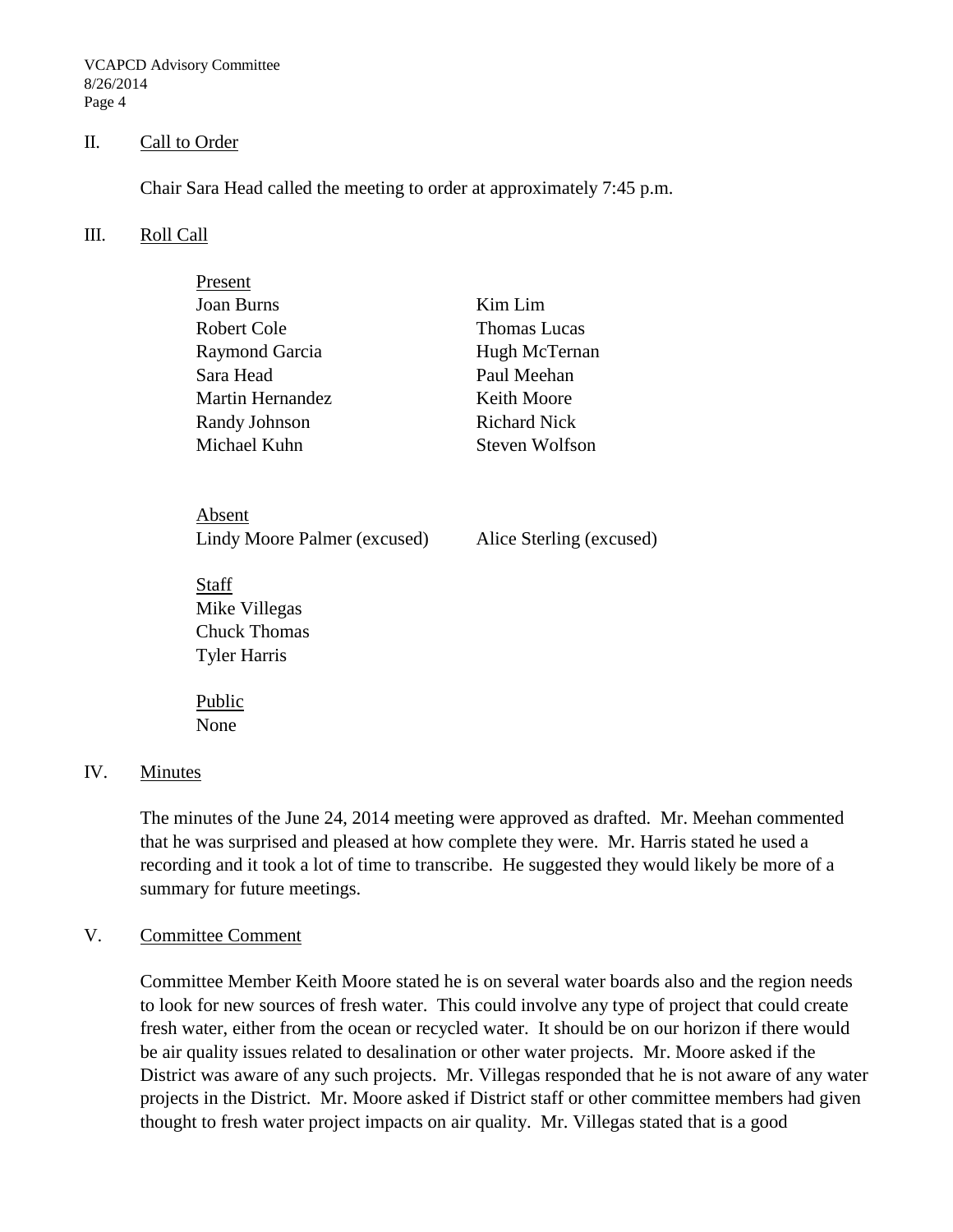suggestion. Right now we are focused more on near term projects such as composting, so staff is ramping up to deal with those emissions.

Mr. Moore noted one project is NRG is considering replacing their power plant. One model includes using waste heat as a source to generate fresh water. It would meet a desperate need if they included fresh water generation in their project. Mr. Villegas stated NRG did meet with District staff recently on the repower, but did not mention the water portion. Mr. Moore said there is enough waste heat in the repower to generate significant fresh water and the location is good as well. It would likely be an evaporation/distillation process. It would pull vacuum and use low pressure to evaporate the water under vacuum. It can concentrate the salt water to almost a sludge material.

### VI. Public Comment

There was no public comment.

VII. Old Business

There was no old business.

#### VIII. New Business

A. Conflict of Interest Code

Mr. Villegas expressed appreciation that the Committee agreed to meet in August. Two days after the last meeting he received an email from the Clerk of the Board saying the Advisory Committee needed to update its conflict of interest code due to changes to state law. The Board of Supervisors oversees the conflict of interest code for all entities in the county – the school districts, the air district, assessment and appeals board, etc. They want to wrap this up the first week of October, so we want to go to our board September  $9<sup>th</sup>$ .

At this time, we are proposing, along with all of the other agencies in the county, to adopt the state regulations by reference since they keep changing them. At one time we had an 8- 10 page code for the Advisory Committee but we could hardly keep it current. So we are proposing to adopt the state regulations by reference. All of the committee members are subject to the disclosure category 1, which means you file for all disclosure categories.

Mr. Villegas wanted to point out the last page of the packet. This is a special condition adopted by the Air Pollution Control Board that allowed committee members to vote their interest. This was really critical a decade ago when the Advisory Committee was made up of many members with backgrounds in air quality and many members representing permitted facilities. Now the committee is almost entirely made up of general public, although we do have air consultants and a representative from Procter and Gamble. But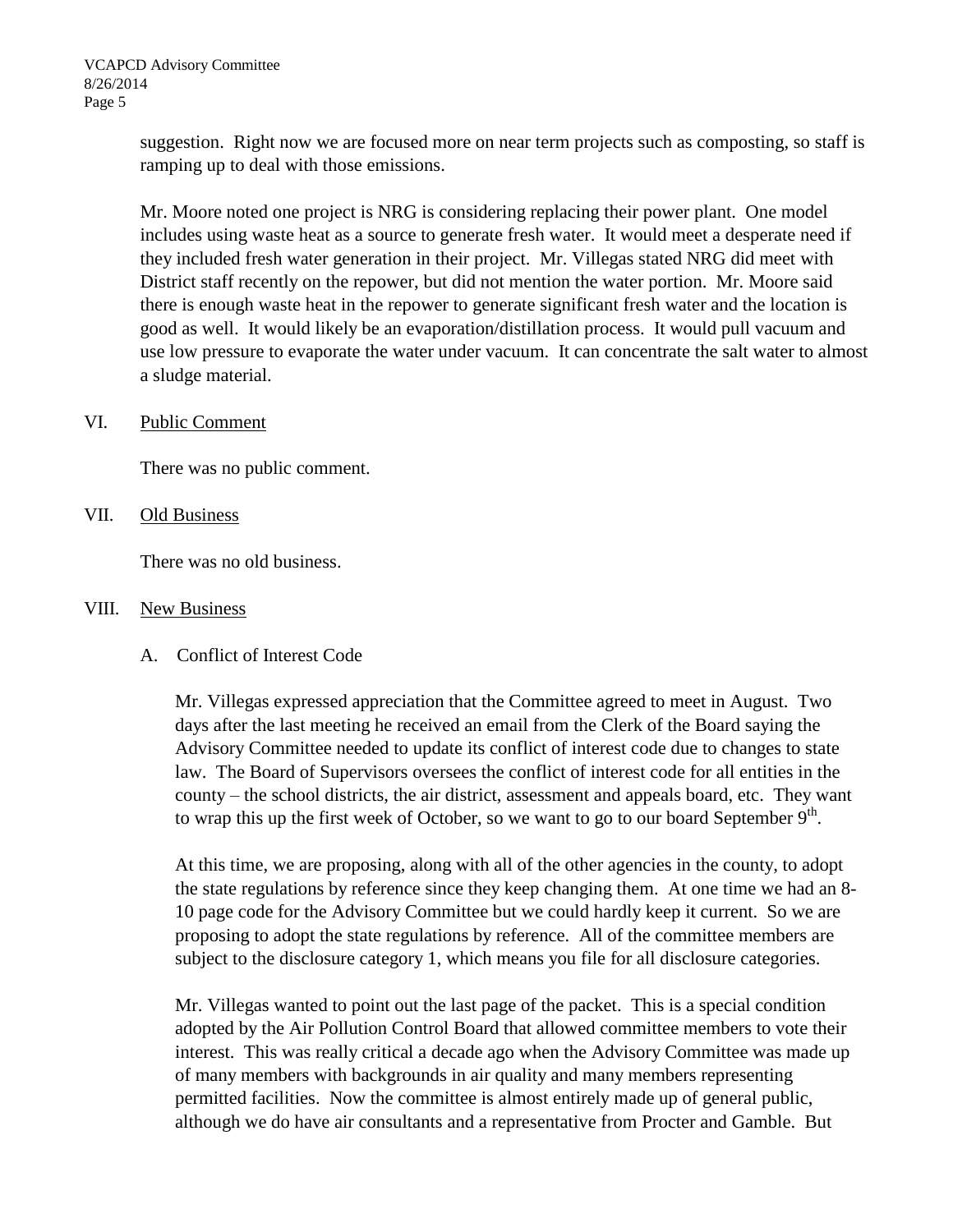then we had representatives from oil production companies, and they were able to voice the concerns of the industry and vote based on those concerns, even on the oil and gas rules.

The District attorney left, so we have a new attorney. Mr. Villegas showed him this policy and he had several concerns with it. He is reviewing it now in light of the recent changes to the state regulations. He is not sure we will be able to stick with the "vote your industry" policy. Mr. Villegas will update the committee on counsel's determination.

So the Board plans to adopt the state regulations by reference and all committee members will be disclosure category 1. Staff is also disclosure category 1. We will follow guidance provided on an annual basis with Form 700. Mr. Villegas thought it was appropriate to inform the committee of this and the formal review of the "vote your industry" policy before he took it to the Board.

Mr. Meehan stated he read the policy and was very surprised by it. He thought his role was to represent Ventura City Counsel, and by extension the citizens of the City. The policy seems to conflict with the disclosure members must sign. Mr. Villegas stated that is what is under review and counsel's initial determination is that we will likely need to do away with the "vote your industry" policy.

Ms. Burns stated the disclosure does not prevent anyone from being on the committee. You must disclose your interests and remove yourself from votes where there is a conflict of interest.

Mr. Villegas noted the policy was implemented in 1979. It won't be an issue for most committee members. There was a different conflict of interest code in state regulations that allowed them to carve this out. The District's current counsel believes that situation no longer exists. Since the vast majority of members are citizen representatives, there won't be any issues. The policy is set by the Board, and counsel will inform them on the effect on this policy.

Committee Member Martin Hernandez made a motion that the Advisory Committee recommend to the Air Pollution Control Board that the Board adopt the conflict of interest code as proposed by staff. Committee Member Hugh McTernan seconded the motion. The vote was unanimous in favor of the motion so the motion carried.

## B. Update on Ventura County Air Quality

Mr. Villegas expressed the appreciation of staff for the Committee's input on the rules and other issues. His first slide shows the trend in air quality since this committee was formed. The slide shows the current ozone standard and the number of days in violation of various standards over the years. The air quality data lines are jagged due to meteorological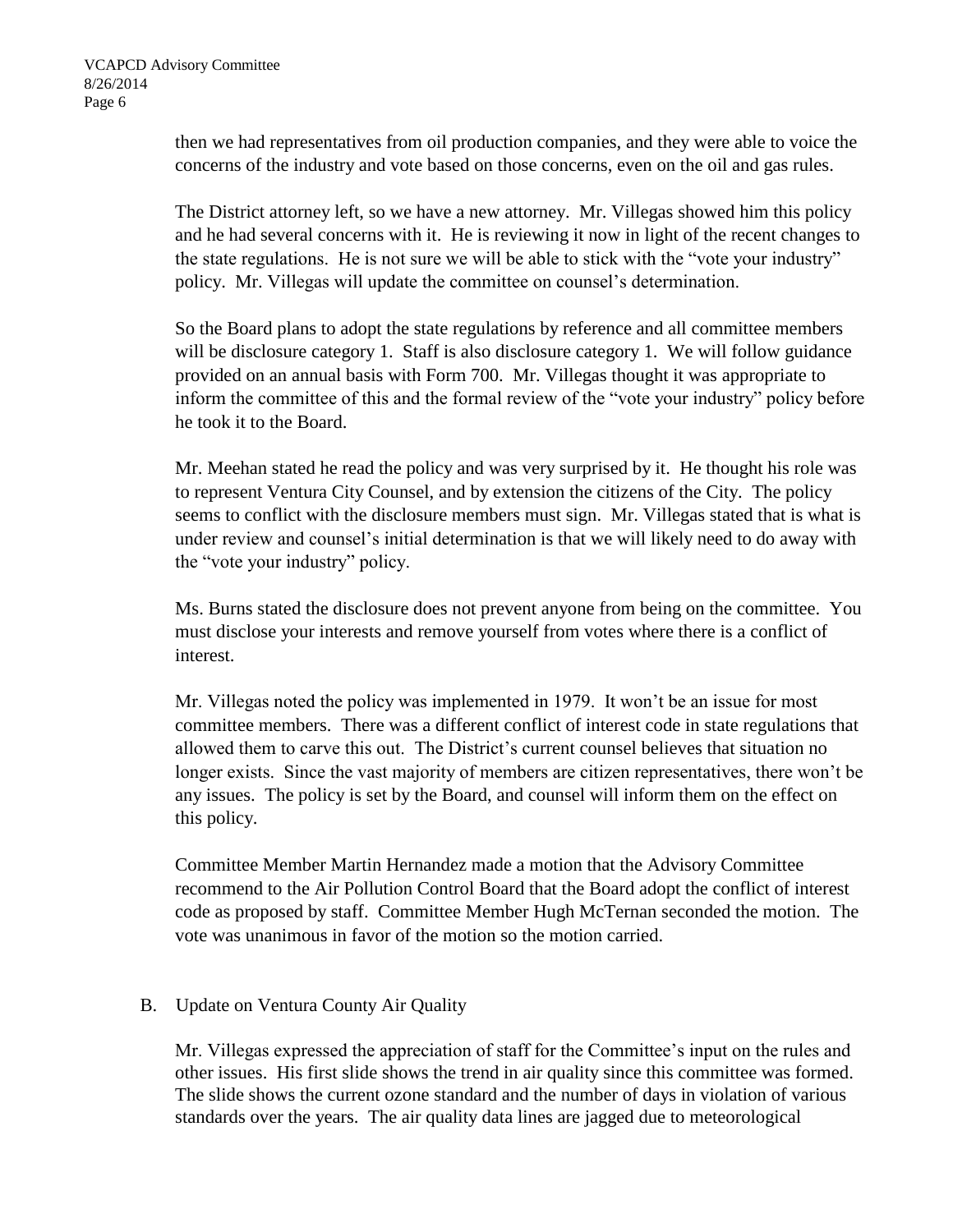conditions. El Niño years, like this year, bring monsoonal moisture which keeps violations down but a really hot summer can drive them up. If you look back to the 1970's we see 160 days over the standard. We were down to four in 2013, showing a dramatic change.

When Mr. Villegas started with the District we were subject to the 120 ppb standard. We attained the standard in 2002 even though we had a statutory deadline in 2005. We attained the 84 ppb standard prior to the 2015 deadline also. We must meet the current 75 ppb standard by 2021. But, the EPA might tighten the standard again.

The county population has increased from just over 400,000 to 840,000 in the same time period. It is really dramatic how the air quality has improved in spite of population growth.

The first slide shows days over the standard. But attainment is determined based on the design value. The design value considers the  $98<sup>th</sup>$  percentile of the data. The 3-year average of the  $4<sup>th</sup>$  highest day is the design value. So for 2013 you get the 8-hour average ozone concentration on the  $4<sup>th</sup>$  highest day for 2011, 2012 and 2013. Then take the average of those numbers for the design value. Looking at the slope of the line, it appears we will meet the standard by 2021.

A committee member asked about the driver behind the sloped line – what is causing the number of violations to go down? Mr. Villegas responded saying the emissions are going down. We discussed ship emissions earlier. Emissions are increasing due to the recovery in the economy. But then the IMO standards will hit the engines and ship emissions level off about 2017. At the last meeting we talked about motor vehicle standards. Motor vehicle emissions are expected to drop dramatically by 2025. That is another large piece the pie for both NOx and reactive organic compounds.

The motor vehicle standards are driven by ARB, but it is a holistic effort. We will be likely going to the committee in October with a regulation that achieves about 100 tons per year of reactive organic compound emissions reductions. The rule covers the transfer of liquid propane gas, such as taking LPG to homes in upper Ojai that don't have natural gas service and filling of bar-b-cue tanks. By getting low emission fittings and transfer equipment we reduce ROC emissions by another 100 tons. Coupling all of these efforts together causes air quality improvements.

The controls on heavy duty trucks, as expensive as it is and beyond the consternation of the truckers, bring a significant reduction in emissions. Mr. Lucas asked about the cost benefit analysis on the truck controls. Mr. Villegas responded that he could not speak for the Air Resources Board on their cost-benefit analysis. But everything staff brings to the committee will meet the Board's cost effectiveness thresholds. We do everything in our power to make sure the rules are workable. That is the stationary source piece of the puzzle.

Mr. Hernandez noted the ARB is the regulatory body for the state and asked if the District is basically a local enforcement agency for the ARB. Mr. Villegas responded that we are effectively a local enforcement agency for some state regulations such as portable equipment. They regulate mobile equipment. But we regulate with our own rules the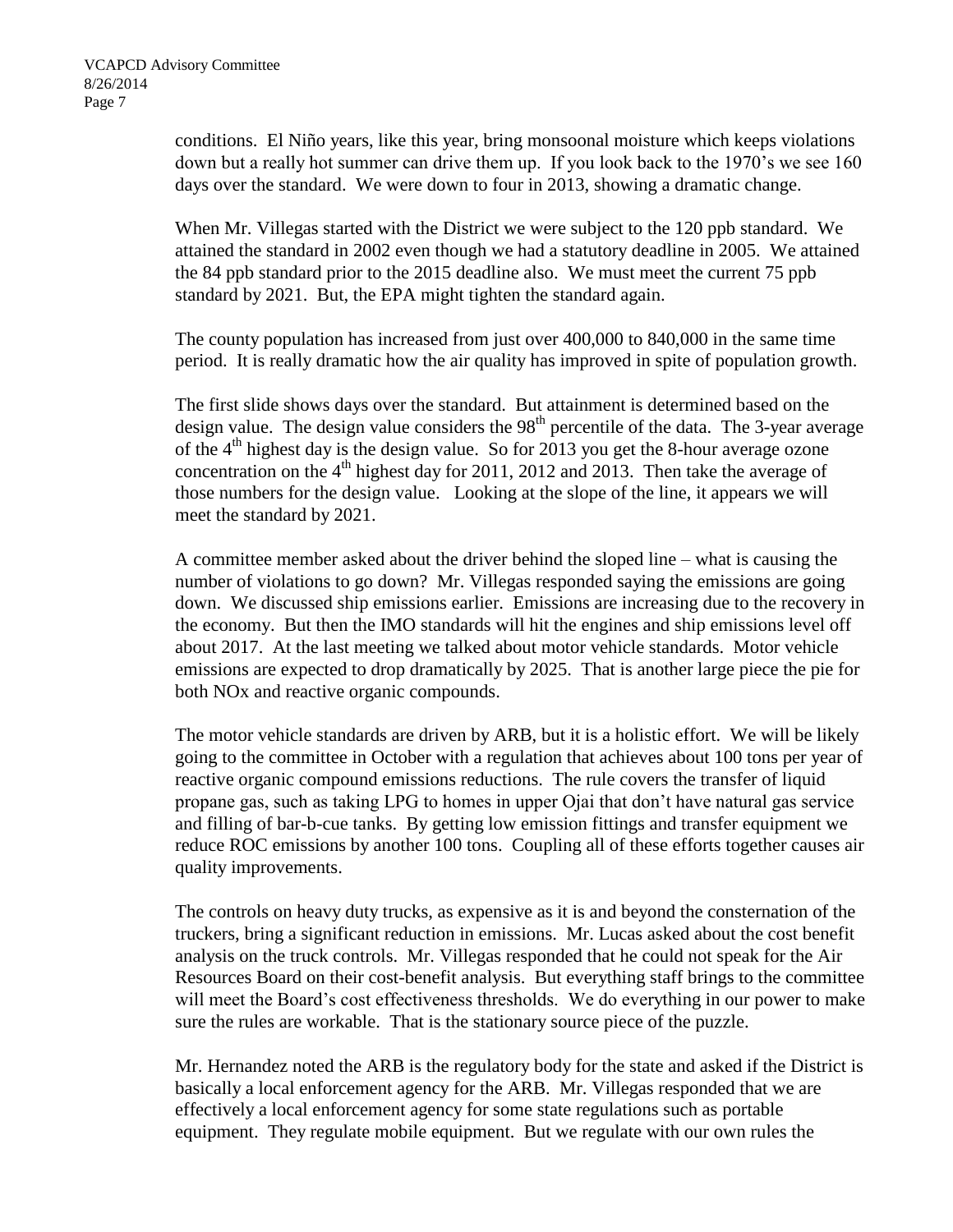stationary sources. So everything from the proposed repower of Mandalay, which will be less than 2 ppm NOx under BACT or even lower, to the corner gas station where we regulate stage 1 and stage 2. We write the rules for those and all other stationary sources. We do the cost benefit locally for our regulations on stationary sources.

Part of this committee's role is to make sure we do that analysis correctly. At our rule meetings, we generally get the same public turnout we have tonight. That is because at the workshops we get to the point where the room is silent when we ask if there are any more changes needed. This means we are getting the rule workable. We expect to see people come to be sure there are no changes to the rule, but we do not expect to see people here saying you should not adopt this rule because it will force me out of business. That is the endless balance between environmental benefit and the cost. We call it socioeconomic impact. There is more than just cost benefit analysis, we consider loss of jobs and other aspects.

Mr. Moore asked if this means we are still a black spot on the EPA map. Mr. Villegas confirmed that was correct. Mr. Moore asked how close we are to attainment. Mr. Villegas stated we need to be at 75 ppm, and we are currently at 79 ppm. Mr. Moore stated that he asks this question every year, and asked how many tons we are short of attainment.

Mr. Villegas stated that will be determined by computer models. Staff is currently working on the emission inventory and accounting for every source of emissions in the county – mobile, stationary, etc. Mr. Thomas stated we do not yet know how many tons of reductions are needed to meet the standard. The Air Resources Board does modeling for the entire state. They are preparing for the modeling now but it won't be completed until the end of the year.

Mr. Villegas stated we have numbers for the 84 ppb standard. We have an air quality management plan that has the pie graphs showing the sources and the reductions needed. In that plan we set the targets and using the plan we met the targets. As a result, we met the 84-ppb standard.

Mr. Johnson asked what happens if we miss the deadline. Mr. Villegas responded that we do not want to miss the deadline. One thing that is different about air regulations is when they wrote the federal Clean Air Act they really put teeth in it.

If you miss the deadline the first thing they do is increase the offset ratio. Right now the offset ratio for new or modified sources of NOx or ROC is 1.3:1. So for emissions above the threshold the source must purchase 1.3 tons of credits for every ton of emissions. If we fail to meet the deadline, EPA raises that to 2:1, which will cause serious increases in cost for new projects. Businesses will choose not to expand or locate in the county as a result.

The second penalty for failure to meet the deadline is they cut off the federal highway funds. So you definitely do not want to fail to meet the deadline. Ms. Burns noted the District would also be required to develop a new state implementation plan (SIP). This takes staff away from other priorities.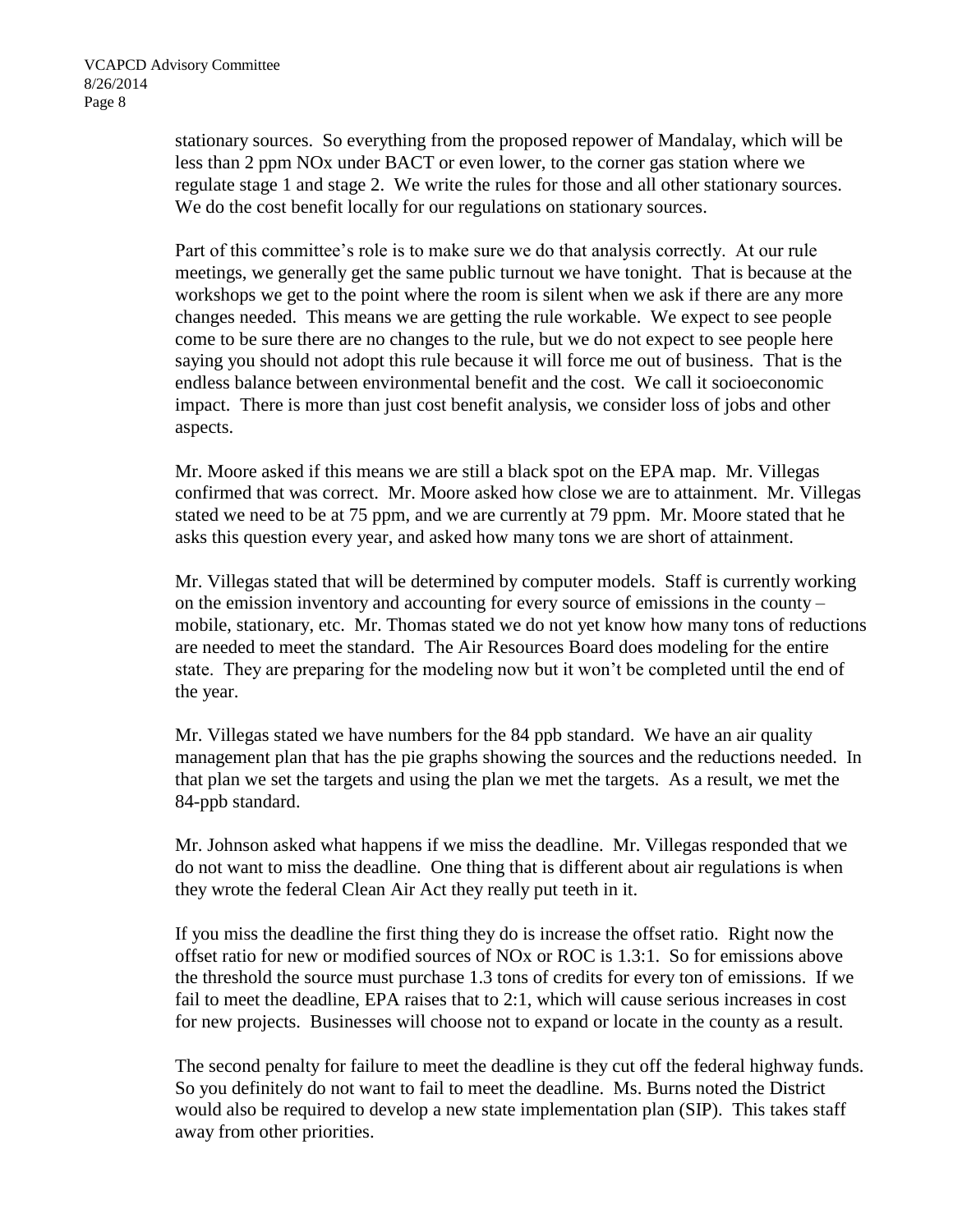Committee Member Steven Wolfson asked when was the last time we ran the model and how many tons did we need. Mr. Thomas stated the model was run for the last air quality management plan. The model projected at that time we would meet the old standard in 2013 and we met the standard in 2009. The details are available in that plan. We met the standard early and we have an official designation of attainment for that standard.

Committee Member Kim Lim noted it is not a simple question. Mr. Villegas responded once the model is run, there will be a simple answer. We will have a chart that says where we are in the base year, where we need to be for attainment, and that delta is the answer to Mr. Moore's question. We have this for the 84 ppm standard and the 120 ppb standard.

Part of the problem is when EPA set the 75 ppb standard, the science advisors said set it no higher than 70. The Bush administration was very conservative and was worried about the effect on the economy so they set it at 75 ppb. There was litigation so even though the standard was set in 2008, the implementation regulations have not been finalized and aren't expected until the end of the year. There has been a huge delay and until the implementation regulation is final, ARB will not run the model.

Mr. Moore noted there is now talk of a new, tighter standard. He asked for staff opinion on attainment of a tighter standard. Mr. Villegas stated EPA plans to set it between 60 and 70 ppb. Mr. Moore stated that could put the entire country in non-attainment. Mr. Villegas agreed that large areas that are currently in attainment would be classified non-attainment at 60 ppb. Ventura County is currently classified as non-attainment, but it will make it tougher on us and pull areas that currently attain into non-attainment.

Mr. Moore asked about factoring in population growth, new development, new homes, water heaters, etc. and how is that addressed in the models. Mr. Villegas responded that the Southern California Association of Governments (SCAG) provides population forecasts based on housing allocations. The cities need to accommodate the increasing population so they come up with housing numbers. We integrate those into our plans so we know we are accounting for new water heaters, central furnaces, etc. based on population growth. More vehicle miles traveled is offset by the cleaner cars. Models account for new jobs needed for the new people as well.

ARB develops a model that factors growth versus control. The model accounts for the emissions and determines what reductions are necessary. Then we set an attainment date that meets the statutory deadline. It literally takes us a few years to get ready for the modeling by collecting all of the information needed.

Mr. Meehan asked if there is a new federal standard, will our attainment date deadline be pushed out again. Mr. Villegas confirmed that is the case and we do not know what our classification will be. We are currently classified as serious nonattainment. We could easily bump to severe because our rules are set for that status. It would have no real negative impact on the District or the regulated community. We were severe for the old 120-ppb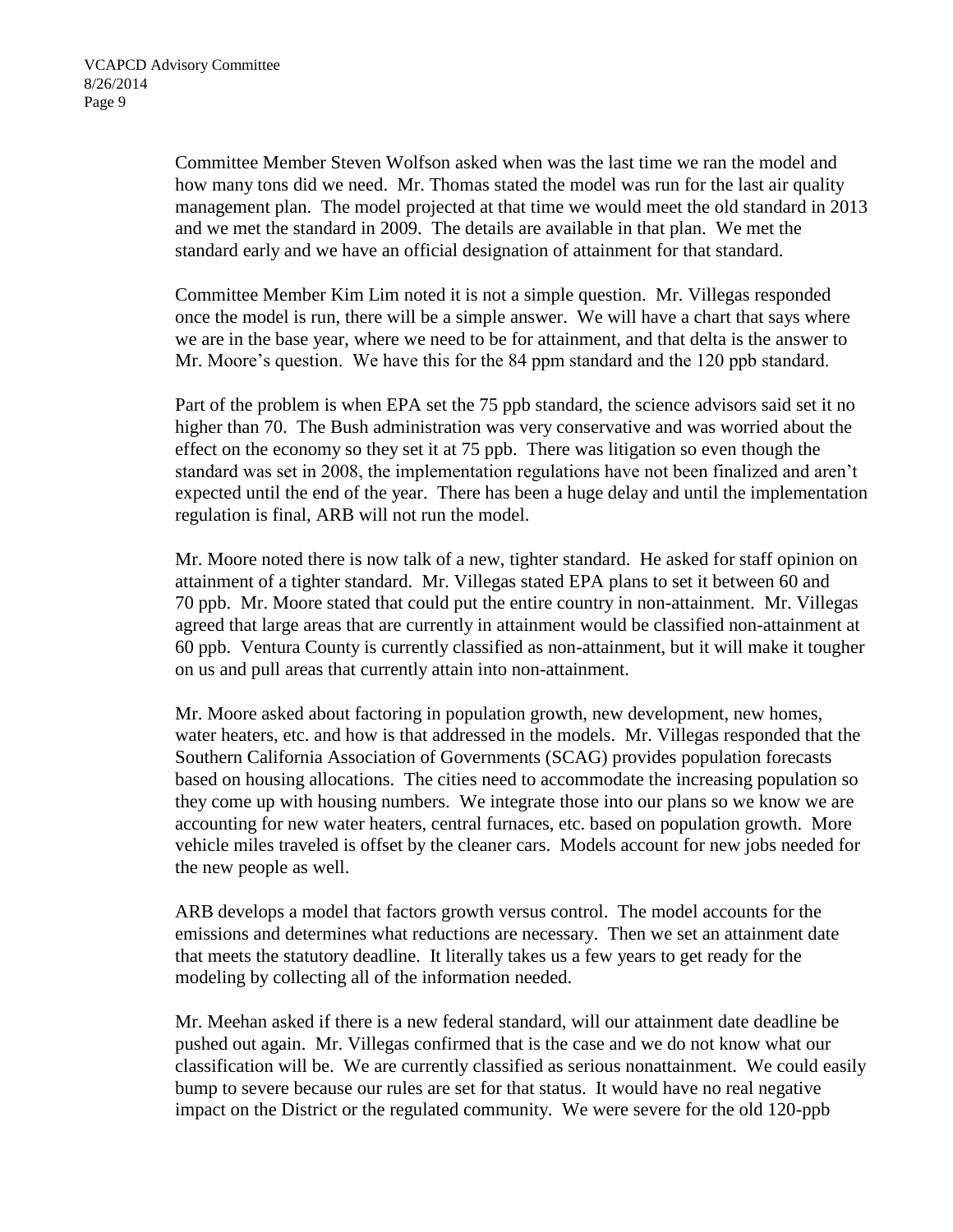standard even though we met it early. Because of that classification, we had to set our rules at a more stringent level.

Between then and now, the EPA started to roll back some of their new source review rules. However, the California legislature said no district shall relax their rules to be any less strict than they were the day before the EPA took their action. That locked our rules at the severe level in some of our permitting regulations. So we could bump up one classification and get more time to attain the standard without causing grief to the regulated community.

We are trying to get there as soon as possible because we are a public health agency. We will try to meet the serious deadline. Where they set the new standard  $-70$  or 60 makes a big difference. If the standard is 70 ppb we can look at that line and say if current trends stay, we will probably be OK. If they set it at 60 ppb, that will be much harder to tell. The slope must level off somewhere.

Mr. Moore asked if we have information on the sources, such as natural, cars, etc. Mr. Villegas said he could provide the pie charts with that information. Mobile sources are over 50% of NOx emissions at this point and are close to 75%. Mr. Thomas stated natural sources are called biogenics. A number of years ago the District hired a consultant to develop a biogenic inventory of the county. We are not sure if ARB has updated that or not.

Another thing to remember is that the lower EPA pushes the standard, the closer we get to background. It gets tougher and tougher to reduce ozone levels as you approach background. Years ago background was considered 4 ppb, but more recent research indicates it is much higher. Fumigation of stratospheric ozone down to the surface occurs and increases surface ozone. Background could be as high as 30 ppb. Ms. Head noted air pollution from China also affects air quality here.

Mr. Meehan asked if the neighboring counties have a similar graph showing downward trends. Mr. Villegas confirmed they have similar trends which is very helpful to us. Some of our worst days are when we have east winds that bring some transport to us. Or, it takes the pollution out to sea and then post Santa Ana we get the brown cloud of NOx that comes on shore. But as L.A. gets cleaner, some of those bad days aren't as bad as they used to be. We transport to them and they transport to us, but their transport to us has a much greater impact than ours does on them.

The bottom line is the work of this district and the committee has come a long way. Back in the 1970's there were smog alerts in Simi Valley where kids were told no P.E. today. That just doesn't happen anymore.

Ms. Burns mentioned a series by marketplace.org called "We Used To Be China" and suggested that committee members listen online. It discusses L.A. extensively and provides a history of the Clean Air Act. There was general discussion by committee members and staff about the historical air quality in L.A. and how much it has improved.